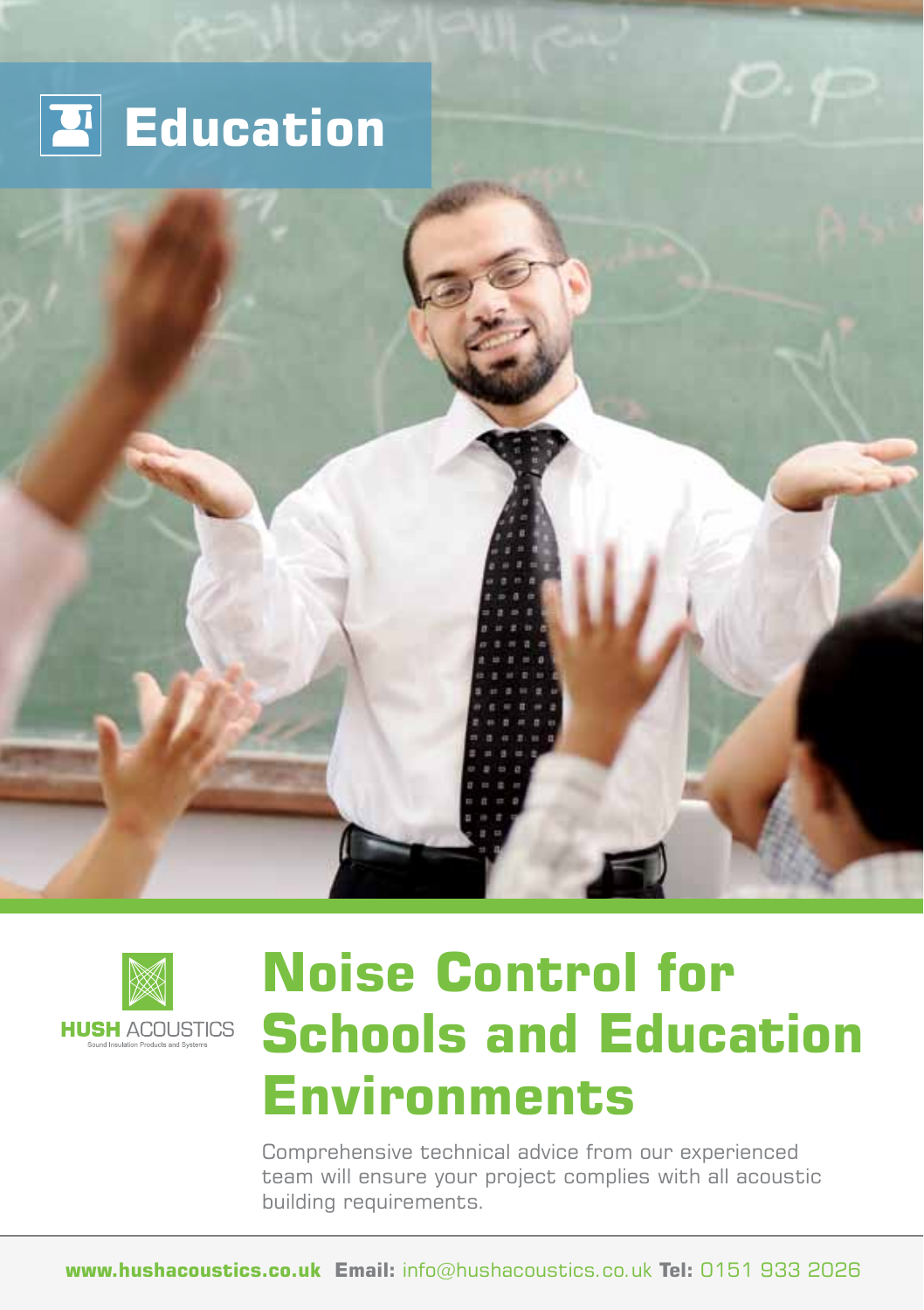Hush Acoustics - Noise Control





### **Good acoustic performance in educational environments is essential.**

The ability of the teacher keeping student attention can be significantly reduced if noise levels are high from neighbouring classrooms or if there is a reverberation noise issue within the classroom.

There are several areas to treat within educational environments. All performance levels for educational environments are detailed in Building Bulletin 93 (BB93). Section E4 of the Building Regulations details that acoustic performance standards have to be achieved within educational environments. BB93 is the normal means of compliance with these regulations. Please see back of this leaflet for full table.

#### **The performance standards that are covered in BB93 are:**

- Indoor ambient noise levels in unoccupied spaces
- Airborne sound insulation between spaces
- **Airborne sound insulation between** circulation spaces and other spaces used by students
- **Impact sound insulation of floors**
- $\blacksquare$  Reverberation in teaching and study spaces
- Reverberation and acoustic absorption in sports halls
- Sound absorption in corridors and stairwells
- Open plan teaching and learning

Hush Acoustics can provide technical information to comply with the revised BB93 standards for both New Build developments and Refurbishment projects. We offer practical and economic solutions to acoustically treat problematic areas. We will offer consultancy on the best way to minimise noise levels, including recommended layouts, ensuring each area is fitted with the correct material to maximise sound insulation and a reduction in ambient noise levels. This technical service will ensure staff have the ability to teach more effectively.



Hush Acoustics have developed products and systems to ensure compliance with BB93. We have developed many easy to install systems that are designed to optimise space within a classroom/teaching room for refurbishment projects. We have developed an acoustic absorber range that has many colour options to ensure these fit in with existing colour schemes. Creating a better learning environment for students will make it easier for teachers to get their message across.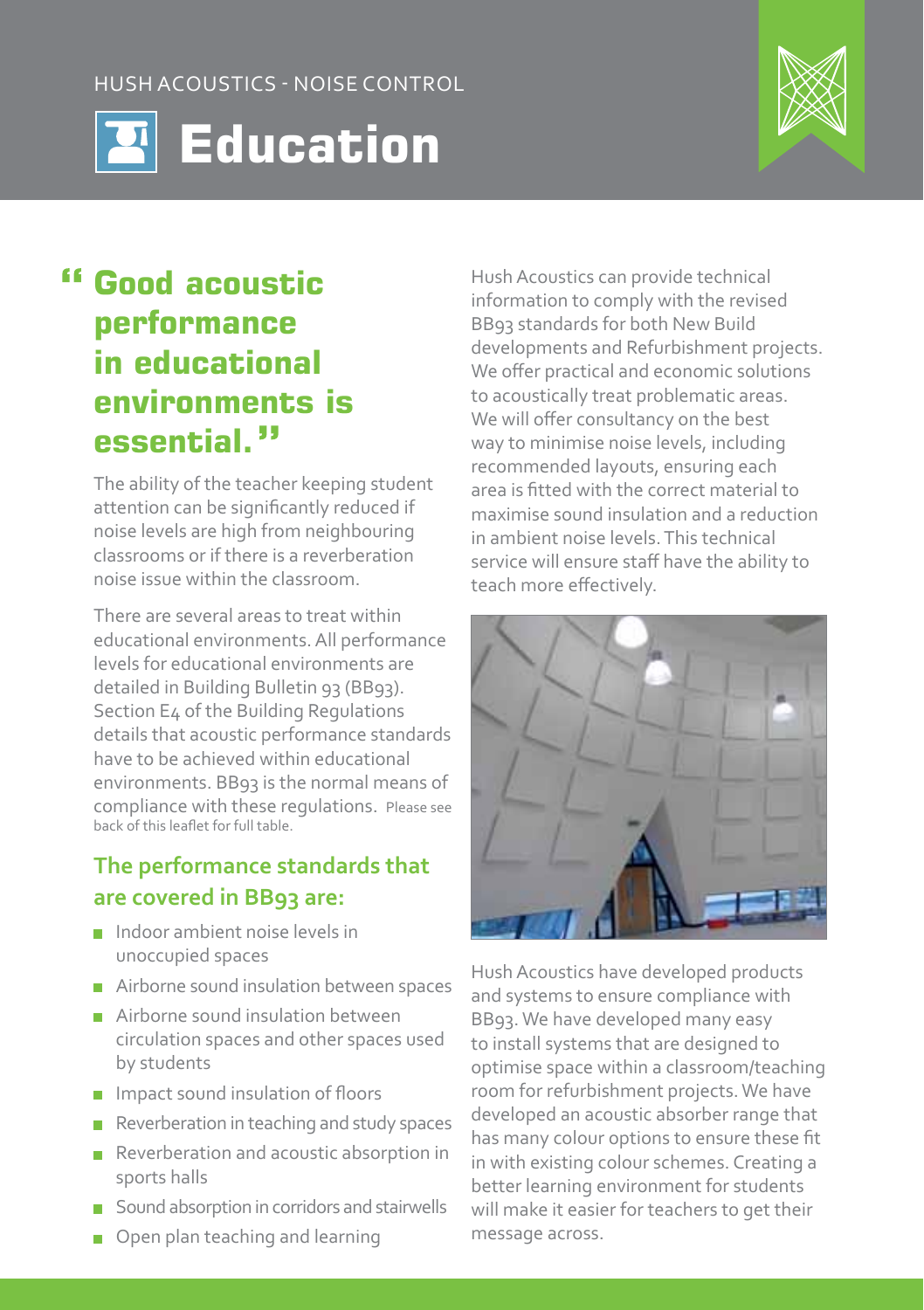

#### **Hush can offer guidance on projects of any size, from a single classroom to an entire school.**

We can explain how individual areas within an educational building can be affected by sound. We can give expert advice on reverberation noise within a room. If the reverberation time is too high within a teaching space then the speech intelligibility/ clarity will be poor making it difficult to hear anything said by a teacher or a pupil. The Hush Absorber range will cater for any reverberation issues.

Hush Acoustics offer a full consultancy service and an extensive product range to ensure compliance with the performance standards in BB93.

Hush Acoustics offers the following services, to ensure these targets are achieved and therefore compliance with E4 of the Building Regulations.

- **Environmental noise surveys**
- Separating floors, ceilings and walls design advice
- $\blacksquare$  Reverberation time calculations
- **Specification of the Hush Absorption range**
- Acoustic testing to show compliance with the BB93 performance standards
- **BREEAM** guidance and consultancy service
- **Specialist acoustic product range to achieve** performance standards detailed in BB93

**Find out more about BB93 compliant services and product range and talk to one of our experienced consultants who can create a bespoke solution for your school.** 

## Call us now on 0151 933 2026